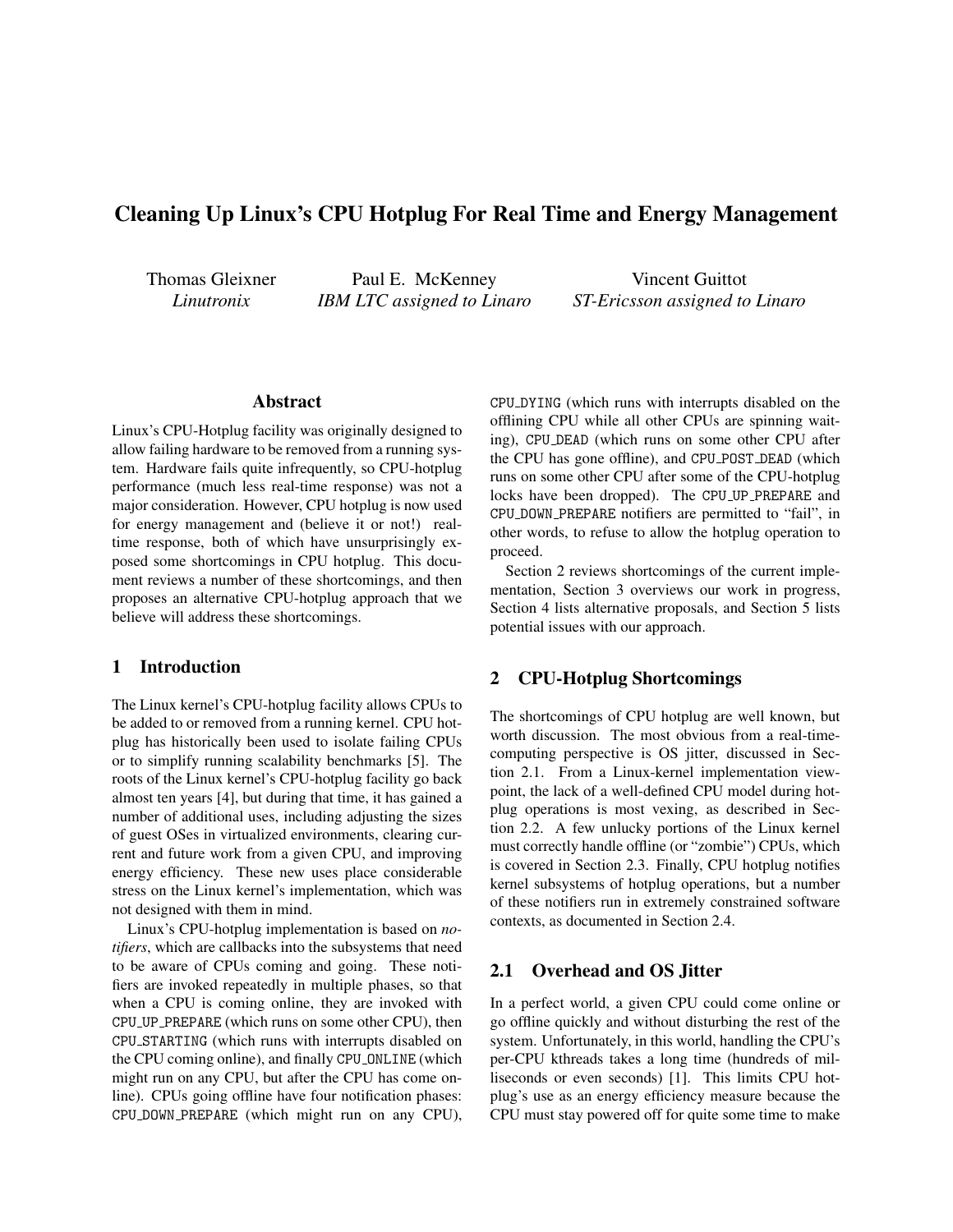up for the CPU-hotplug overhead  $[3]$ <sup>[1](#page-1-4)</sup>. Furthermore, CPU hotplug uses  $\_stop\_machine()$ , which halts application execution on all online CPUs for an extended period of time. This rules out use of CPU hotplug for real-time workloads—and makes its use difficult on battery-powered systems because the CPU hotplug operation might consume more energy than is saved by powering off the CPU for a short time.

The traditional rule "don't use CPU hotplug on realtime systems" is now starting to fail due to real-time guests running on real-time hypervisors. In this case, the hypervisor needs to offline a failing CPU without causing all the real-time guest OSes to miss their deadlines. Furthermore, a guest might need to add or remove CPUs without disrupting its real-time application.

In addition, offlining and immediately onlining a CPU has the useful side-effect of forcing all current and future work off of that CPU, providing better response to its real-time application. Unfortunately, such offlining and onlining will cause any pre-existing real-time application running on that same system to miss its deadlines.

These use cases are specific examples of the trend towards increasing general-purpose functionality on realtime systems [\[2\]](#page-3-6). Now that CPU hotplug has moved away from its original intended use of removal of failing CPUs, excessive overhead and OS jitter from CPUhotplug operations is no longer acceptable.

# <span id="page-1-1"></span>2.2 Ill-Defined Model of CPU

Suppose that a given CPU is going offline, and that half of its notifiers have completed. What state is the CPU in?

The answer to this question is unclear. The CPU is marked as online in the cpu\_online\_mask, but some of its functionality really has been disabled. Worse yet, the default is for the notifiers to execute in the same order as they were registered at boot time. This is a problem because the boot process adds capabilities to the CPU in a good order that respects dependencies among those capabilities, which means that removing them in the same order can be problematic. For example, the scheduler uses both RCU and IPIs, and during boot, RCUs and IPIs are initialized before the scheduler. So the boot process builds up the CPU's capabilities in a tree-like fashion, and then the CPU-hotplug system attempts to remove the tree starting at the trunk, in this case removing RCU and IPIs before removing the scheduler.

Although notifier priorities are used to handle this specific case, this requires painstaking manual intervention. The Linux kernel deserves better.

# <span id="page-1-2"></span>2.3 Zombie CPUs

The \_stop\_machine() primitive forces all CPUs on the system to switch to special kernel threads (kthreads). The outgoing CPU then executes CPU DYING class of notifiers in the context of its kthread, while the other CPUs spin in the context of their kthreads. Therefore, a newly offlined CPU passes through the scheduler when switching from its  $\text{\textendash}$   $\text{in}$   $\text{in}$   $\text{in}$   $\text{in}$   $\text{in}$   $\text{in}$   $\text{in}$   $\text{in}$   $\text{in}$   $\text{in}$   $\text{in}$   $\text{in}$   $\text{in}$   $\text{in}$   $\text{in}$   $\text{in}$   $\text{in}$   $\text{in}$   $\text{in}$   $\text{in}$   $\text{in}$   $\text{in}$   $\text{in}$   $\text{in}$   $\text{in}$ where it is powered off.

This in turn means that both the scheduler and RCU must handle zombie offline CPUs for a short period after they have marked themselves offline. RCU handles this by assuming that a given CPU will not remain a zombie for more than one jiffy, which does currently work, but will eventually lead to baffling failures. Again, the Linux kernel deserves better.

# <span id="page-1-3"></span>2.4 Inconvenient Software Contexts

The CPU DYING and CPU STARTING classes of notifiers execute with interrupts disabled, which prevents them from blocking, which in turn prevents them from starting or stopping kthreads, which in turn can be problematic.

For example, when preemptible RCU is configured with priority boosting, it uses a set of per-CPU kthreads to boost callback-execution priority. RCU must interact with these threads in the CPU UP PREPARE, CPU ONLINE, CPU DOWN PREPARE, and CPU DEAD notifiers, which means that RCU must deal with either a CPU that doesn't have an RCU kthread or an RCU kthread that doesn't have a CPU, both of which are fragile and bugprone. Once again, the Linux kernel deserves better.

### <span id="page-1-0"></span>3 Approach

A successful approach to new-age CPU hotplug must provide the following:

- 1. Robust design for CPUs that are partially online.
- 2. Simple and fast handling of per-CPU kthreads.
- 3. Explicit specification of notifier dependencies.
- 4. Parallel CPU-hotplug notification.
- 5. Full software capabilities in all CPU-hotplug notifiers.
- 6. Elimination of OS jitter.

To provide all this, our approach provides a generic facility to create and park per-CPU hotplug kthreads (see Section [3.1\)](#page-2-0), executes execute in per-CPU kthread context (see Section [3.2,](#page-2-1) runs notifiers in reverse order for offline (see Section [3.3\)](#page-2-2), and restricts hotplug-time execution to per-CPU hotplug kthreads (see Section [3.4.](#page-2-3)

<span id="page-1-4"></span><sup>&</sup>lt;sup>1</sup> Five milliseconds is a good upper bound on CPU-hotplug latency.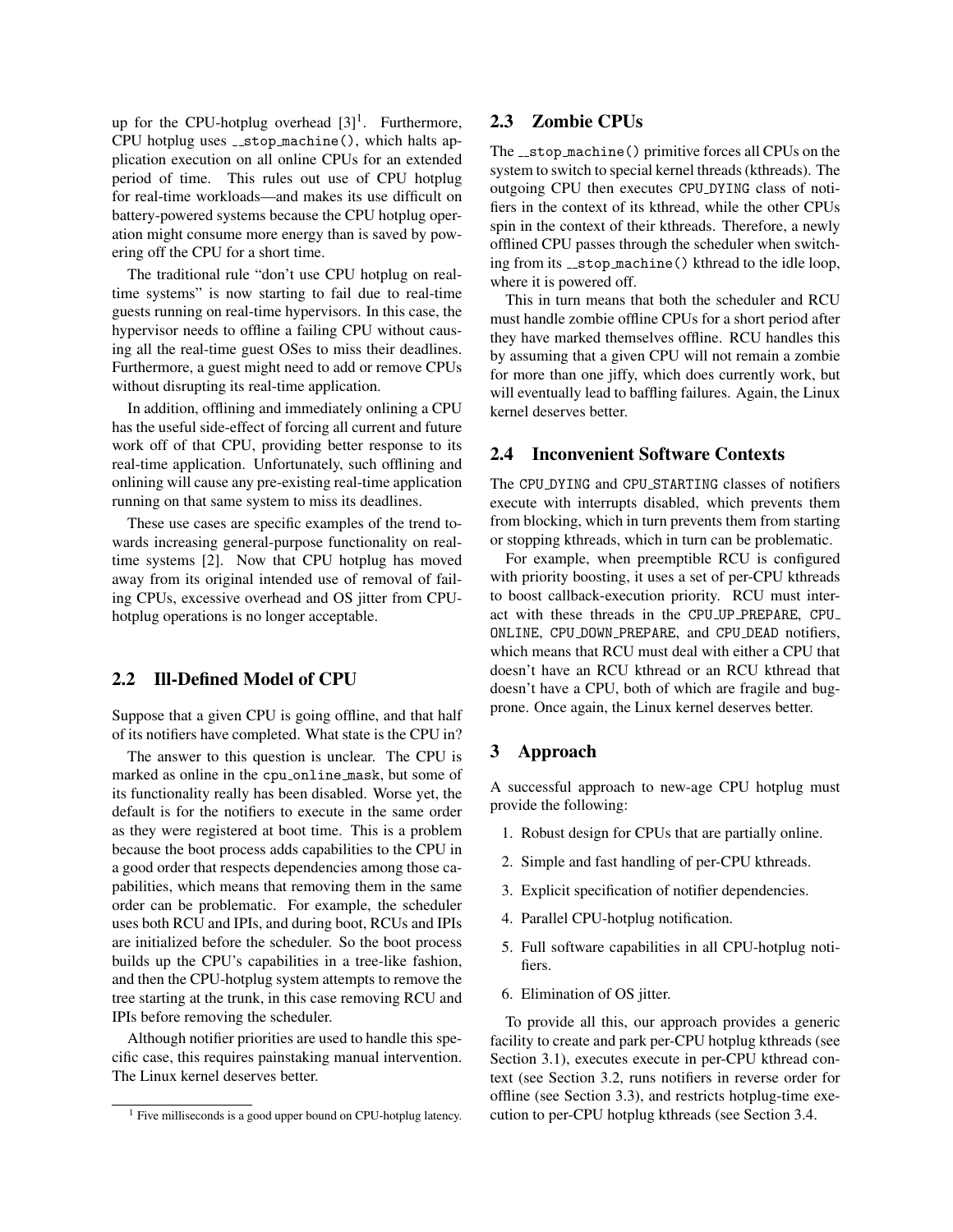```
1 static int my_cpu_hotplug_kthread(void *arg)
2 \t3int cpu = (int)(long)arg;4
5<br>6
6 * Code here from CPU_STARTING notifier.
 7 */
8
     9 cpu_hotplug_kthread_started();
10
11 while (!kthread_should_park()) {
12
13 /* Do actual work here. */
14<br>15\mathbf{1}16
17 /*
18 * Code here from CPU_DYING notifier.
19 */
2021 }
```
Figure 1: CPU-Hotplug Per-CPU kthread Structure

# <span id="page-2-0"></span>3.1 Generic Per-CPU Hotplug kthreads

Vincent established that creation and deletion of kthreads can add multiple *seconds* to CPU-hotplug latencies [\[1\]](#page-3-4). One best to avoid this is simply to leave those kthreads in place while the corresponding CPU is offline. A key observation (due to Thomas) is that the Linux kernel already has some threads that remain runnable and bound to offline CPU, namely the idle threads. A generic facility will allow the per-CPU hotplug kthreads to have this same capability, so that they remain quiescent while the corresponding CPU is offline.

# <span id="page-2-1"></span>3.2 Notify From Per-CPU kthreads

Given special kthreads managed by the CPU-hotplug facility, it makes sense to run the code currently in CPUhotplug notifiers from within these kthreads. This allows the CPU DYING and CPU STARTING notifiers to use the full capabilities of the scheduler, allowing more of the notifier code to execute at CPU\_DYING and CPU\_ STARTING time. This in turn simplifies the CPU-hotplug per-CPU kthreads, as shown by the my cpu hotplug kthread() function in Figure [1.](#page-2-4) When a CPU boots or comes online, this function is invoked. When it finishes initialization, it invokes cpu hotplug kthread started() as shown on line 11, signalling that the next notifier or kthread may now be started.

The loop spanning lines 11-15 terminates when kthread should park() returns true, indicating that the corresponding CPU is going offline. The function then executes offline-time cleanups as indicated by the comment on lines 17-19.

As noted earlier, the CPU UP PREPARE and CPU DOWN PREPARE phases can block CPU hotplug. Those that actually do (for example, smp core99 cpu notify()) must remain notifiers. That said, most do not, and can therefore can run in kthread context.

However, a great many of the Linux kernel's notifiers do not involve a kthread. Creating an additional per-CPU kthread for each of these notifiers would be overkill, so these notifiers should remain notifiers. They nevertheless should run in kthread context, for example, in the context of the kthread coordinating CPU-hotplug operation.

### <span id="page-2-2"></span>3.3 Reverse Notifier Order For Offline

One of the reasons for notifier priorities and for the current multi-phase CPU-hotplug operation is dependencies among different subsystems. These dependencies must be handled manually in a distributed fashion, and is a major source of pain and of bugs.

A better approach is to note that CPU hotplug is not atomic, and that CPUs are booted up in an orderly manner, with later function depending on earlier function. For example, the scheduler uses IPIs and RCU, so a CPU initializes its IPI and RCU handling before it starts scheduling processes. Given that the scheduler relies on IPIs and RCU, it makes no sense whatsoever for the CPU-hotplug offlining path to shut down IPIs and RCU before the scheduler. However, that is exactly what the current CPU-hotplug notifier operation encourages by invoking offline-time notifiers in the same order that it invokes online-time notifiers.

The only reasonable approach is to run the offline-time notifiers in the opposite order from online-/boot-time notifiers. With this approach, IPIs and RCU are notified before the scheduler when a CPU comes online, and the scheduler is notified before IPIs and RCU when a CPU goes offline. This means that the scheduler can count on IPIs and RCU being operational at all times.

In addition, this approach permits a CPU to be partially torn down to a well-defined checkpoint, for example, a CPU might be torn down to the point that all it can do is run in the idle loop, possibly permitting more aggressive power-efficiency measures to be brought to bear while providing improved CPU-online latency. Another example is partially tearing the CPU down to the point that it still handles interrupts, but does not run normal tasks, providing a form of CPU isolation.

There will of course be the occasional necessary evil of layering violations, but with this scheme such violations should be the exception rather than the rule.

# <span id="page-2-3"></span>3.4 Only Per-CPU Hotplug kthreads During CPU Hotplug

One feature of the current CPU-hotplug approach that has caused RCU much grief is the fact that interrupts are